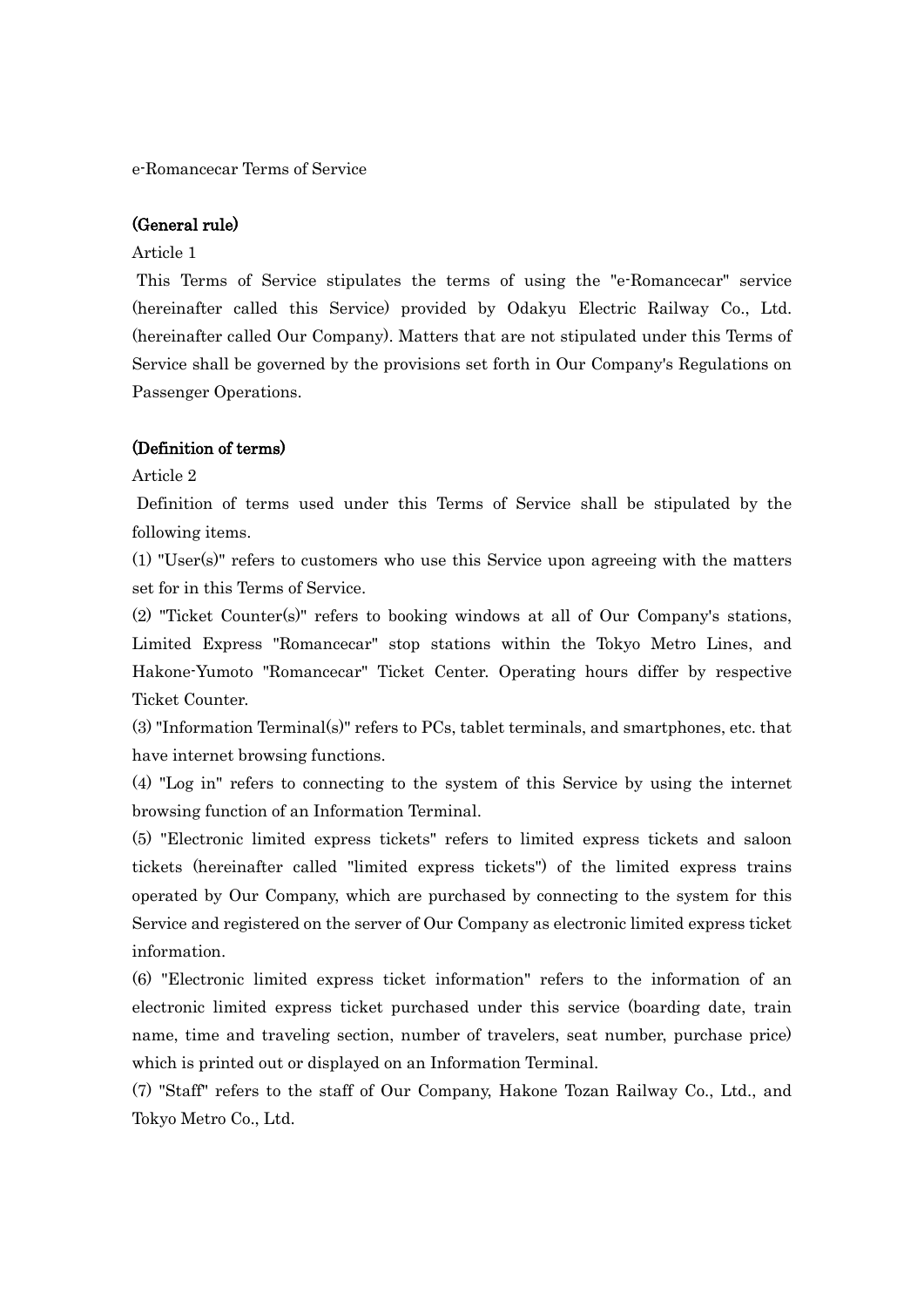# (Available services)

Article 3

Users may avail of the services described under the following items.

(1) Booking and purchase of electronic limited express tickets by logging in to the website.

(2) Payment for electronic limited express tickets by credit card.

(3) Boarding of designated limited express trains by carrying the electronic limited express ticket information for which the User paid and the credit card used for its payment, without having have to pick up limited express tickets at a Ticket Counter.

2 This service (regardless of whether past or future sense) does not provide a guarantee that it will operate on all Information Terminals, and part or all of the services described in the previous section may not be available depending on the type of Information Terminal used by Users.

# (Entering User information)

Article 4

In order to book/purchase electronic limited express tickets under this Service, Users shall agree with the terms of use and provide the information stipulated by the following items (hereinafter called User Information) .

(1) User's phone number

(2) User's e-mail address

(3) User's credit card information stipulated by Article 11, Section 2

# (Service hours)

Article 5

Service hours for this system are from 4:00 a.m. JST to 2:00 a.m. JST the next day.

# (Booking/purchase of electronic limited express tickets)

# Article 6

Handling of booking/purchase of electronic limited express tickets provided by this service shall be subject to conditions as set forth by the following items.

(1) Booking is available from 10:00 a.m. one month before the intended boarding date of the limited express train to 45 minutes before its departure time.

(2) Ticket purchase is available from 10:00 a.m. one month before the intended boarding date of the limited express train to its departure time.

(3) The retention period for booking details is stipulated by the following items. When a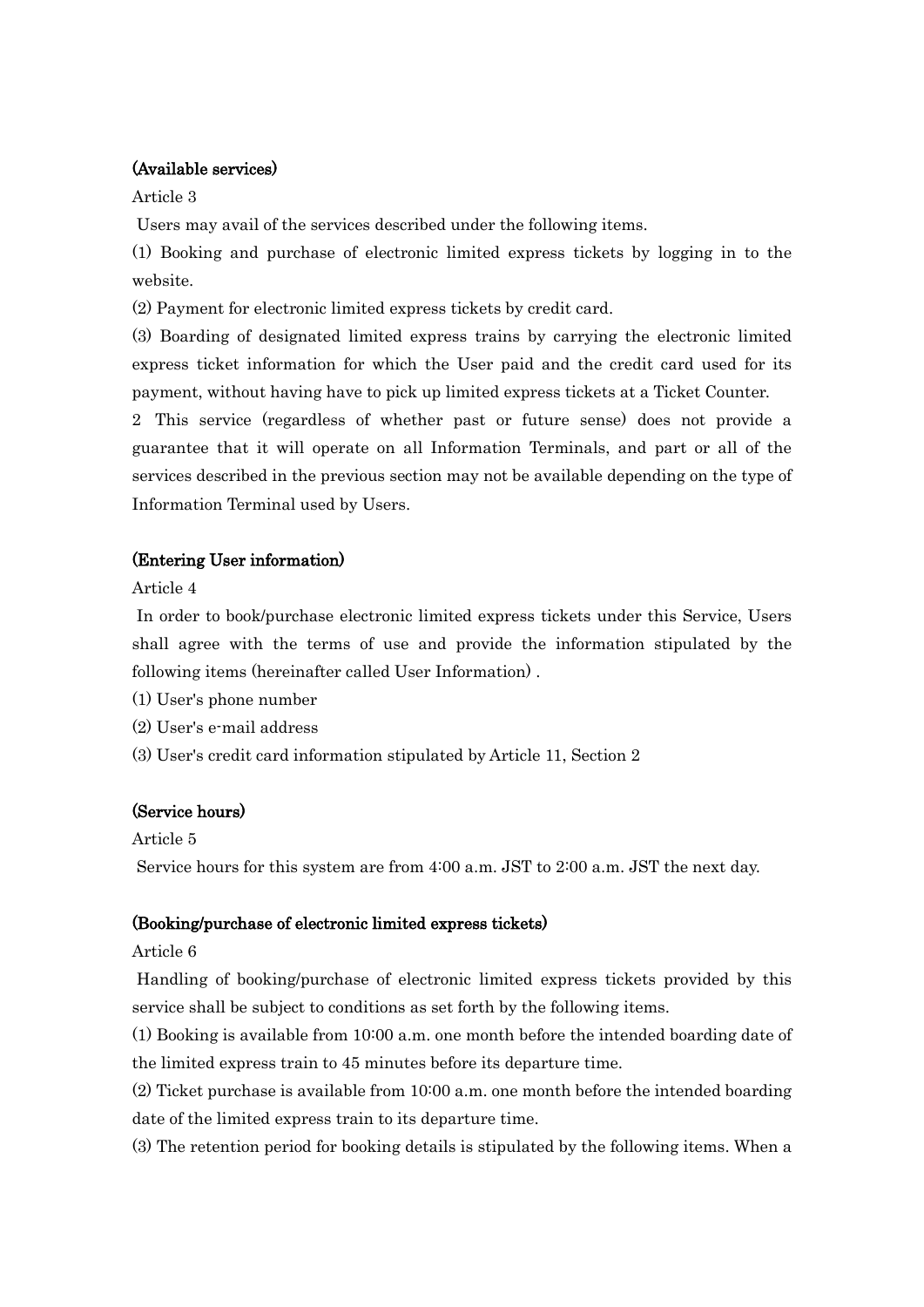purchase is not completed before the conclusion of the retention period, the booking shall be cancelled automatically.

(a) Eight days including the reservation day for bookings made eight or more days before the boarding date.

(b) Until 15 minutes before the departure time for bookings made from seven days before the boarding date to booking deadline.

(4) The maximum number of passengers that can be booked for at one time is eight.

(5) The overlapping of the arrival or destination station is not allowed on the same traveling day for the second booking unless the previous booking was automatically cancelled; second purchase of such ticket is not allowed.

(6) Seat number can be selected using a map of train seats (hereinafter called "Seating Map"). Seat selection is handled according to the below items.

(a) Users can only select seats that can be chosen on the Seating Map.

(b) Seats are available for selection from the time of booking or purchase of electronic limited express tickets to 45 minutes before the departure time of the limited express train.

(c) The selected seat may not be reserved when two or more Users have selected the same seat simultaneously or when the request has been improperly processed properly by the system.

(7) When "Carriage selection", "Give priority to an aisle seat", or "Give priority to a window seat" are selected, the seat actually reserved for the User may not reflect their choice, depending on the seat availability. A seat will not be reserved, however, when "Select a window seat" is designated but no window seat is available.

(8) There is no handling available for limited express tickets that have their point of arrival or departure as the Central Japan Railway Company's Gotemba Line stations (excluding Matsuda station).

## (Validity and presentation of electronic limited express tickets)

#### Article 7

Only the electronic information recorded on the Service's system server shall be valid with regard to validity and presentation of electronic limited express tickets.

2 Users shall use their electronic limited express tickets by carrying their electronic limited express ticket information and the credit card used for its payment together.

3 Users must present, upon request by the Staff, their electronic limited express ticket information and the credit card used for its payment.

4 When a User is not able to present their electronic limited express ticket or the credit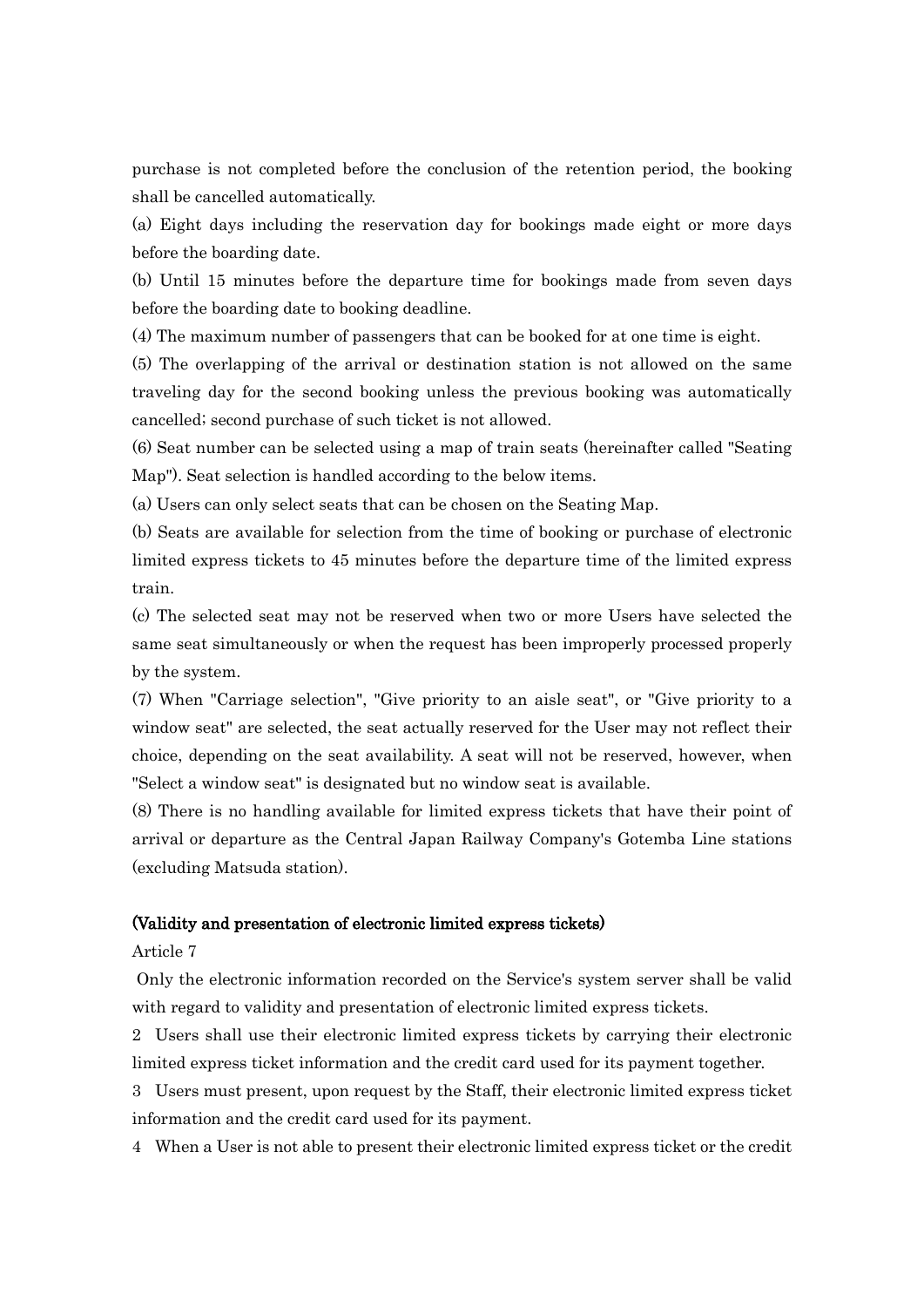card used for its payment despite the request of the Staff pursuant to the preceding clause, they must pay an in-train limited express fare (1,200 yen for a saloon seat, 400 yen when they traveled the section connecting to the Metro Line, or 300 yen otherwise, in addition to the limited express fare). However, in-train limited express fare shall be reimbursed to a User, provided that they bring the in-train issued limited express ticket to the Ticket Counter on the same day, and it is confirmed that the original ticket was purchased under this system.

### (Invalidation of electronic limited express tickets)

Article 8

Electronic limited express tickets shall be rendered invalid when:

(1) Electronic limited express tickets are exchanged with paper tickets at the Ticket Counter

(2) Electronic limited express tickets are modified and used

(3) Electronic limited express tickets are used in an illegal manner

(4) Users board the designated limited express train without carrying their electronic limited express ticket information or the credit card used for its payment

(5) Users perform any acts prohibited under the items of Article 18 in purchasing electronic limited express tickets

(6) This Terms of Service is violated

# (Formation of agreement and applicable provisions)

### Article 9

The agreement with a User in relation to transportation etc. under the Service shall become effective when the information, including a seat number is sent to a User by Our Company after the User has logged in to the website and purchased an electronic limited express ticket according to the designated procedure.

2 Unless otherwise provided herein, the relationship between Our Company and Users shall be governed by the provisions set forth in the Regulations on Passenger Operations and other rules of Our Company at the time when this agreement became effective.

## (Payment of limited express fare)

## Article 10

The cost of electronic limited express tickets (hereinafter called "limited express fare") purchased under the Service shall be paid by credit card.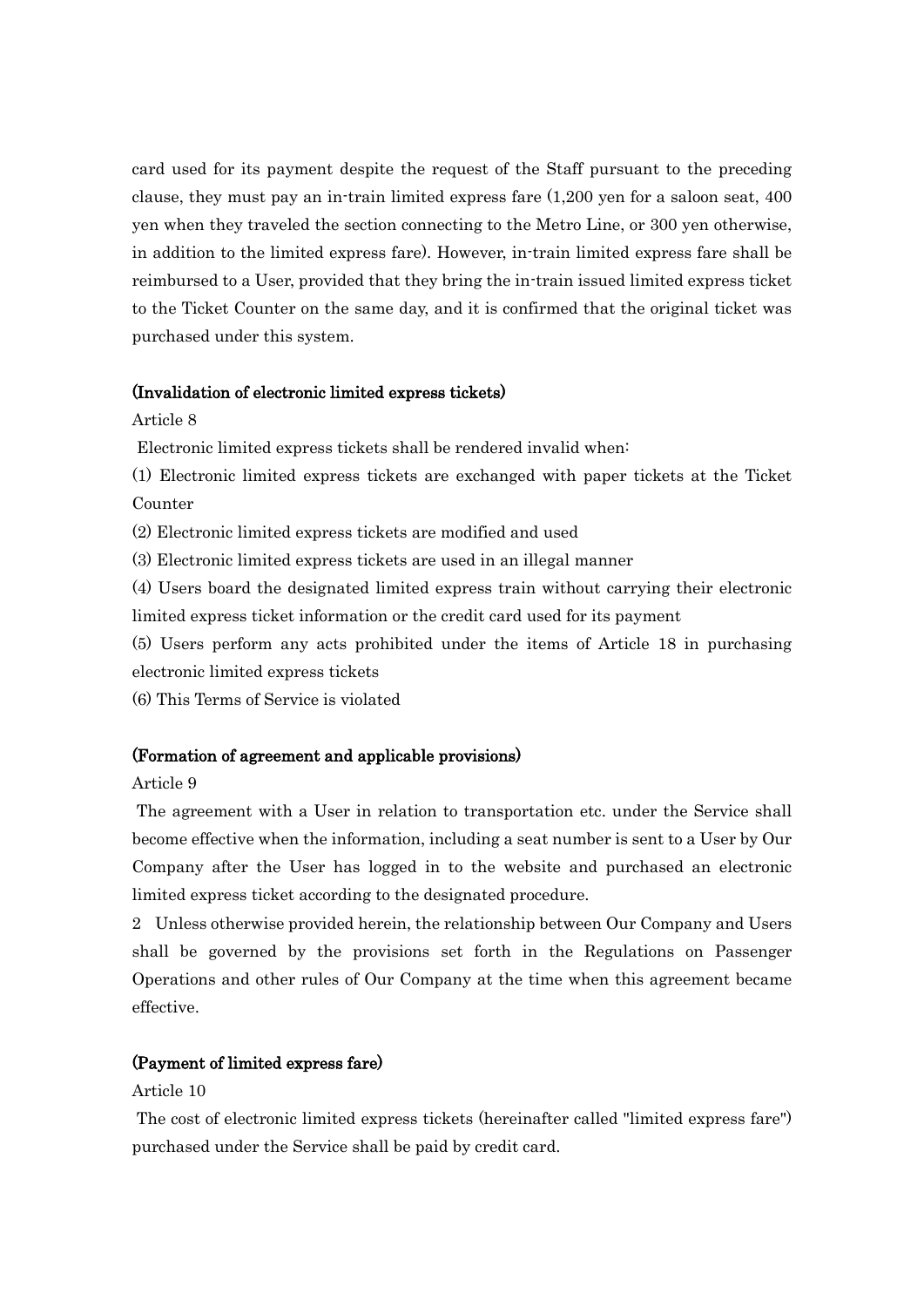2 Electronic limited express tickets cannot be purchased under the Service without a credit card.

3 When an electronic limited express ticket is purchased under the Service, cash payment cannot be used concurrently.

4 Electronic limited express tickets booked under the Service can be purchased as ordinary limited express tickets using the booking number and telephone number entered at the time of reservation at the Ticket Counter or automatic ticket machine (with some exceptions) or at designated travel agencies commissioned by Our Company.

## (Payment by credit card)

Article 11

Users can pay for limited express fares by credit card by logging in to the website, following the designated procedures and entering their credit card information (hereinafter called "Credit Card Entry"). This is provided however that the name on the credit card must be the same as that of the User.

2 Required credit card information are credit card number, expiration date, security code, and name of cardholder (Romanized).

3 The following five credit card brands can be used under the Service: OP credit, VISA, MasterCard, JCB, and American Express.

4 Users shall be personally responsible for the resolution of any dispute with their credit card company in relation to the use of the Service and at their own expense and shall not involve Our Company in any such dispute. Our Company shall not be responsible for any loss suffered by the Users in relation to or arising from any such dispute.

5 In case Our Company suffers any loss in relation to or arising from any dispute between Users and credit companies, the Users shall be responsible for compensating Our Company for any such loss.

6 Our Company may cancel a credit card payment completed by Credit Card Entry in the circumstances set forth under the following items without prior notice to the User when:

(1) Our Company is informed by a credit company that the credit card used for completing Credit Card Entry was invalid.

(2) Our Company is informed by a credit company that the credit card used for the Credit Card Entry was used illegally.

(3) Our Company decides that it is necessary to do so for the operation of the Service.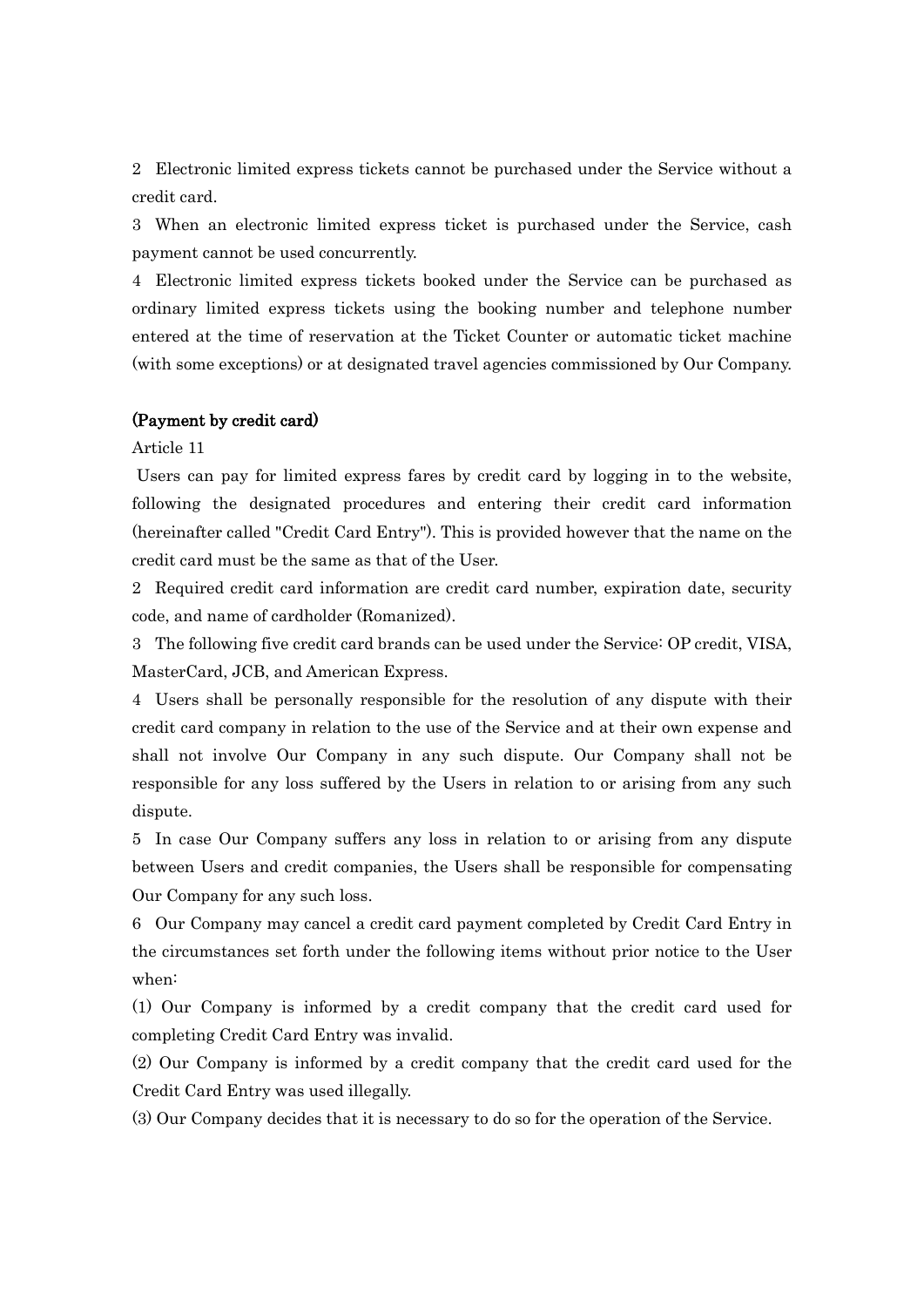#### (Exchange of electronic limited express tickets)

## Article 12

Users can exchange electronic limited express tickets for ordinary limited express tickets by presenting their electronic limited express ticket information and the credit card used for its payment to the Staff at the Ticket Counter by the departure time of the limited express train.

2 Handling of the exchanged limited express ticket shall be governed by the Regulations on Passenger Operations of Our Company.

#### (Changes to electronic limited express tickets)

Article 13

Changes to electronic limited express tickets (change of the limited express train, change of the traveling section) can be made until the departure time indicated on the electronic limited express ticket by logging in to the website and following the designated procedure if seats are available in the limited express train following intended changes. The number of times changes are allowed is as described in the following items.

(1) Changes may be made any number of times to the ticket for the same boarding date. Trains for the same boarding date refers to those from the first to the last trains of the given day.

(2) Changes to another boarding date are allowed only once. Another boarding date refers to any boarding date other than the initially indicated boarding date.

2 When changes are made to electronic limited express tickets by logging in to the website and following the designated procedure, the full amount of the limited express tickets before change will be credited to the credit card and the new charge for the post-change electronic limited express tickets will be charged to the credit card.

3 Reimbursement pursuant to the preceding Clause shall be made to the financial account used for payment which the User has registered with their credit card company by the account transfer date after the next from the day changes were made to their electronic limited express ticket on the website.

4 After the departure of limited express train boarded with a User's limited express ticket, a one-time-only change of traveling section or the User's seat can be made upon request to the train staff and dependent on the train staff's approval if they wish. Traveling section must be in the same limited express train on which they are boarded.(Such changes cannot be made on the website) .

5 When changes are made pursuant to the preceding Clause, the limited express fare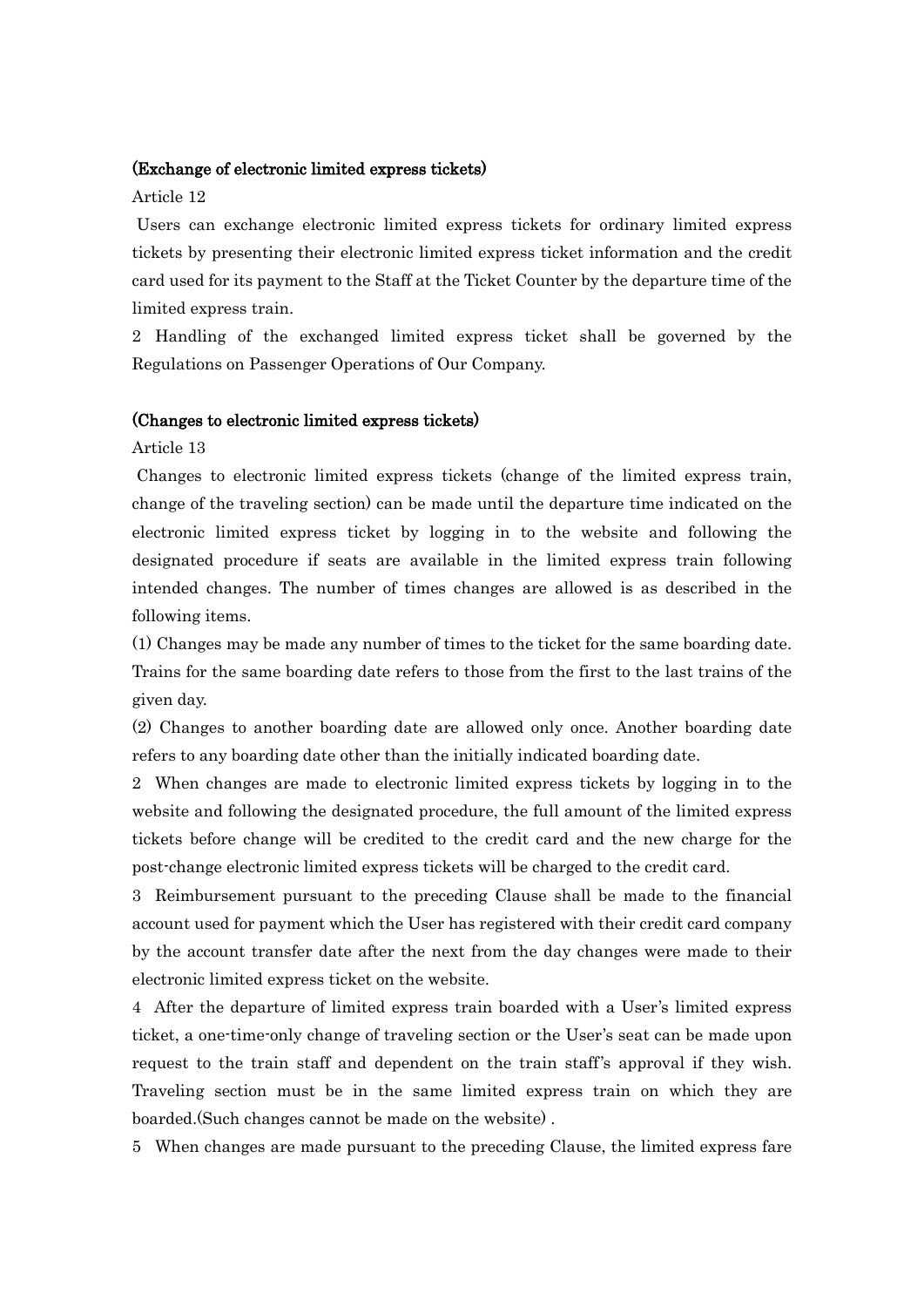for the new traveling section shall be collected by cash. Upon comparing the limited express fare already received and the limited express fare of the actual traveled section, if the difference is null, no money will be collected; repayment will not be made for any excess amount paid.

### (Reimbursement of limited express fare)

#### Article 14

When electronic limited express tickets (for some of the seats or all of the seats when there are a number of seats) has become unnecessary, procedures for reimbursement may be completed by logging in to the website and following the designated procedures by the departure time of the designated limited express train. The amount of any such reimbursement will be less the service fees in case reimbursement service fees apply as set forth in the following Clause.

2 Reimbursement service fees of electronic limited express tickets are 100 yen per seat (400 yen for a saloon seat).

3 Reimbursement of electronic limited express tickets shall be made by crediting the full amount of the original purchase to the credit card and charging service fees and the amount for the remaining seats at the time of partial reimbursement to the credit card.

4 When operation of the limited express train designated on an electronic limited express ticket is cancelled, Our Company shall make either full or partial repayment of the limited express fare (with no reimbursement service fees, notwithstanding Clause 2). It may take up to three days for the reimbursement to be completed.

5 Reimbursement will be made to the account of the User's financial institution from which payment was completed, as registered by the User with the credit card company, by the account transfer date after the next from the day following reimbursement is requested on the website under Clause 1 or on which the reimbursement procedures are completed under the preceding Clause.

## (Communication fees in relation to the use of the Service)

#### Article 15

Communication fees in relation to the use of the Service shall be paid by Users.

#### (Termination and suspension of the Service)

### Article 16

Our Company may terminate or suspend Service provision without prior notification to its Users in the circumstances set forth in the following items: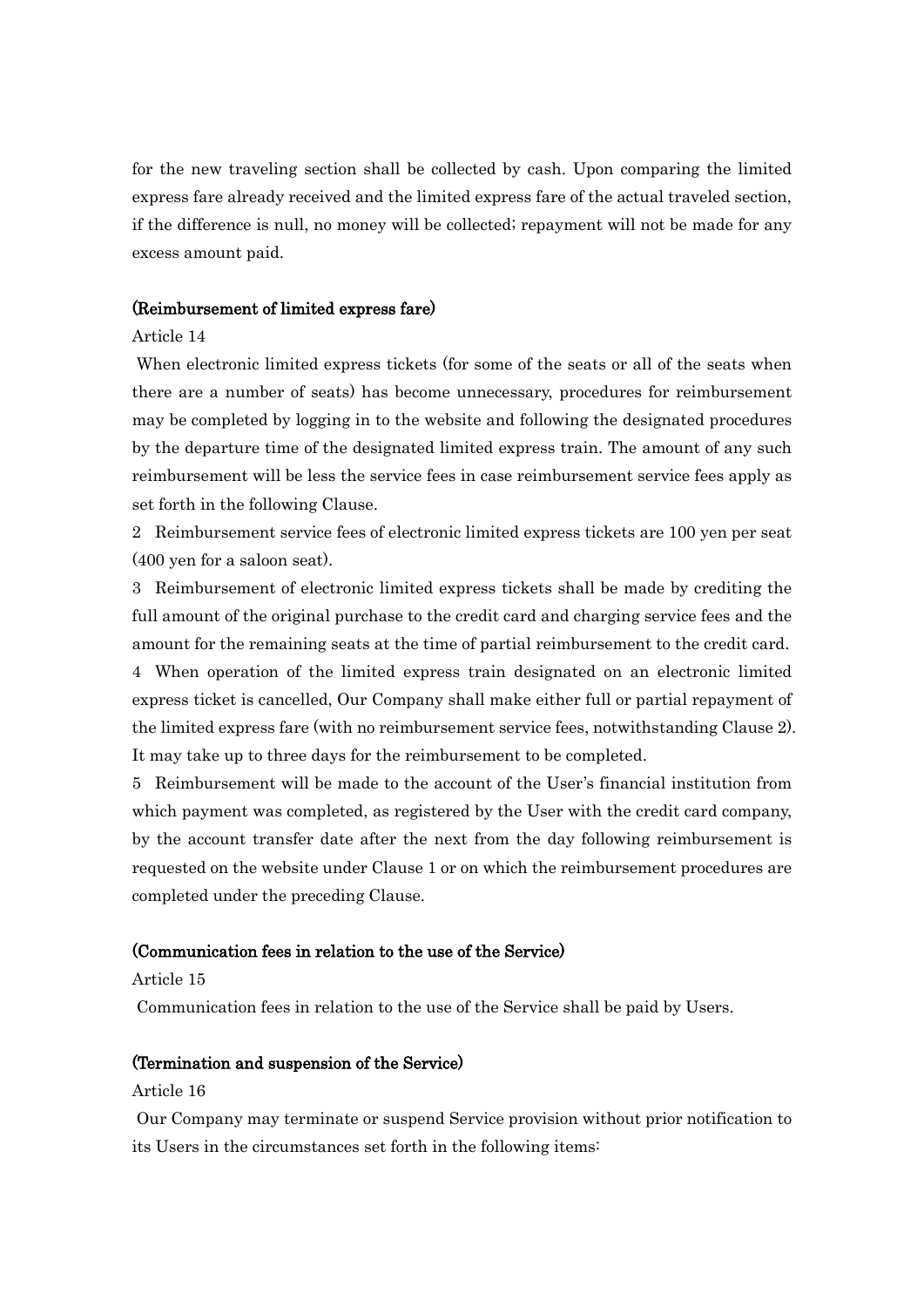(1) Completion of routine or urgent system maintenance for the Service

(2) Difficulties arise in maintaining Service provision due to circuit disturbance or system failure of the carrier or provider

(3) Emergencies such as war, riots, earthquake, fire, blackouts, or other events

(4) Our Company decides that it is necessary to do so for operational reasons

## (Exemption of liability of Our Company)

Article 17

Our Company shall not be responsible for any loss as set forth under the following items.

(1) Losses incurred by Users arising from circuit disturbance or system failure of the Information Terminal, carrier or provider by which the User accesses the Service

(2) Losses incurred by Users from not having been able to use the Service due to the reason set forth in Article 3.2.

(3) Losses incurred by Users arising from a third party's use, exchange, modification, and reimbursement of the electronic limited express ticket or electronic limited express ticket information as a result of the intention or negligence of the User.

(4) Losses incurred by Users arising from termination or suspension of the Service pursuant to the preceding Article

(5) Losses incurred by Users not caused by the intention or gross negligence of Our Company

# (Prohibited acts)

Article 18

In using the Service, Users shall not perform such acts as set forth in the following items.

(1) Criminal acts or acts that lead to a crime

(2) Entering or transmitting false information, or falsifying or deleting information

(3) Obstructing the operation of the Service

(4) Using credit card by which a User has violated the agreement with their credit card company to use the Service

(5) Using the Service by masquerading as a third party

(6) Violating the law or public order, or performing acts that disadvantage other Users or other persons

(7) Acts that encourage any of the previous items

(8) Acts Our Company considers as possibly corresponding to any of the previous items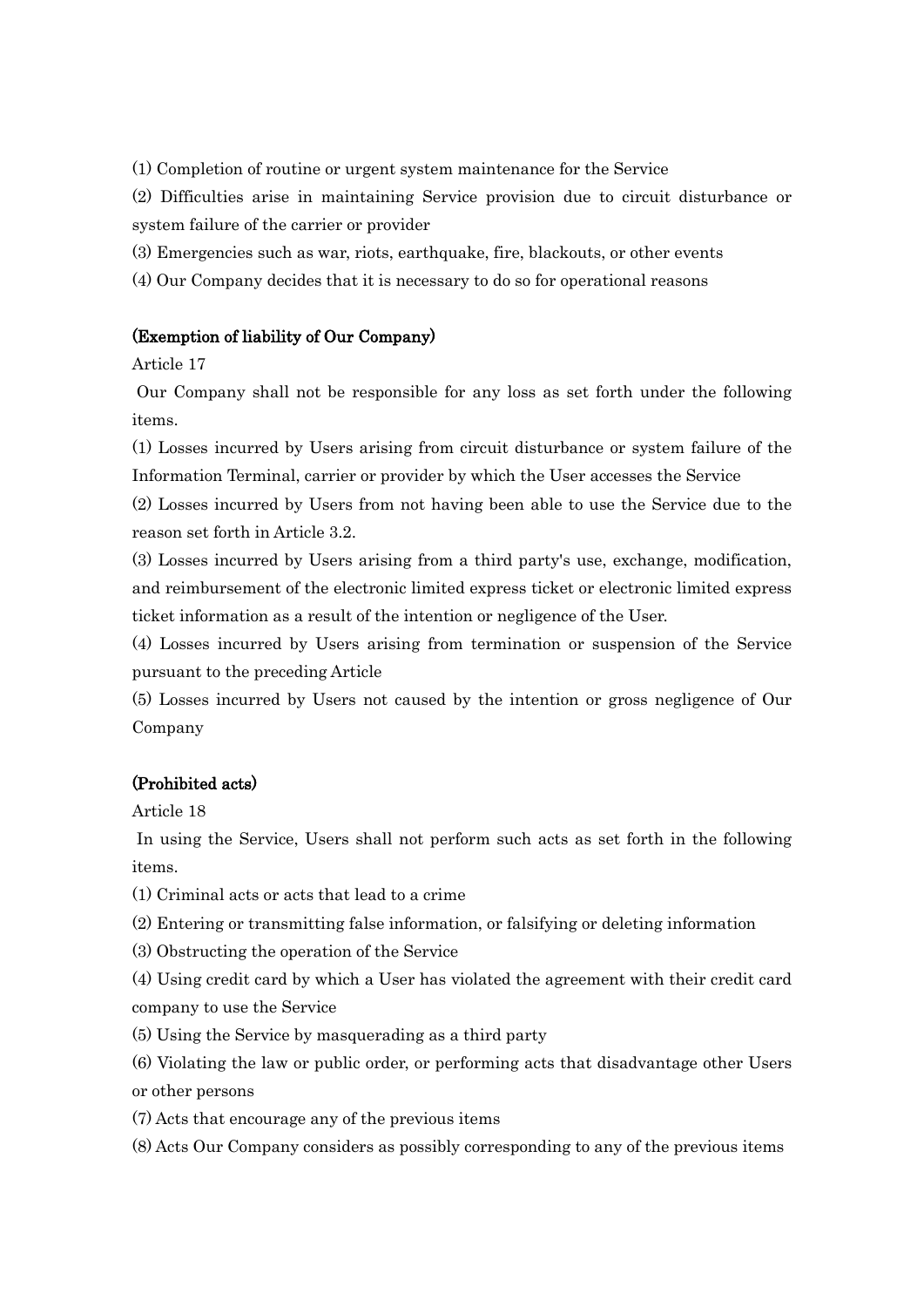(9) Any other acts Our Company deems to be inappropriate

## (Handling of User Information)

Article 19

In using the Service, Users shall furnish accurate User Information to Our Company.

2 Users shall agree with Our Company's use of User information and User's Service usage history upon taking necessary protective measures for the following purposes:

(1) Provision of the Service and emergency contact in relation to the provision of the Service

(2) Addition of any new service under the Service or provision of the information in relation to the Service

(3) Statistical analysis for the usage trends of the Service

#### (Changes to the Terms of Service)

Article 20

Our Company may change this Terms of Service (including the contents of the Service) without any prior notice. Users are deemed to have accepted the details of the Terms of Service after such changes when the details of the changes are notified to the Users in ways Our Company deems appropriate, or when the Users availed of the Service after the details of the changes were posted on Our Company's website.

2 Our Company shall not be held responsible for any loss incurred by Users arising out of any such changes pursuant to the preceding Clause.

## (Governing law)

Article 21

The Terms of Service and the associated agreement that becomes effective between Users and Our Company in relation to the Service shall be governed under Japanese law.

## (Consultation and settlement of disputes)

### Article 22

Any problems arising between Users and Our Company in connection with the Service shall be resolved upon consultation in good faith. Any dispute that is not resolved by such consultation shall be submitted to the exclusive agreement jurisdiction of the Tokyo District Court.